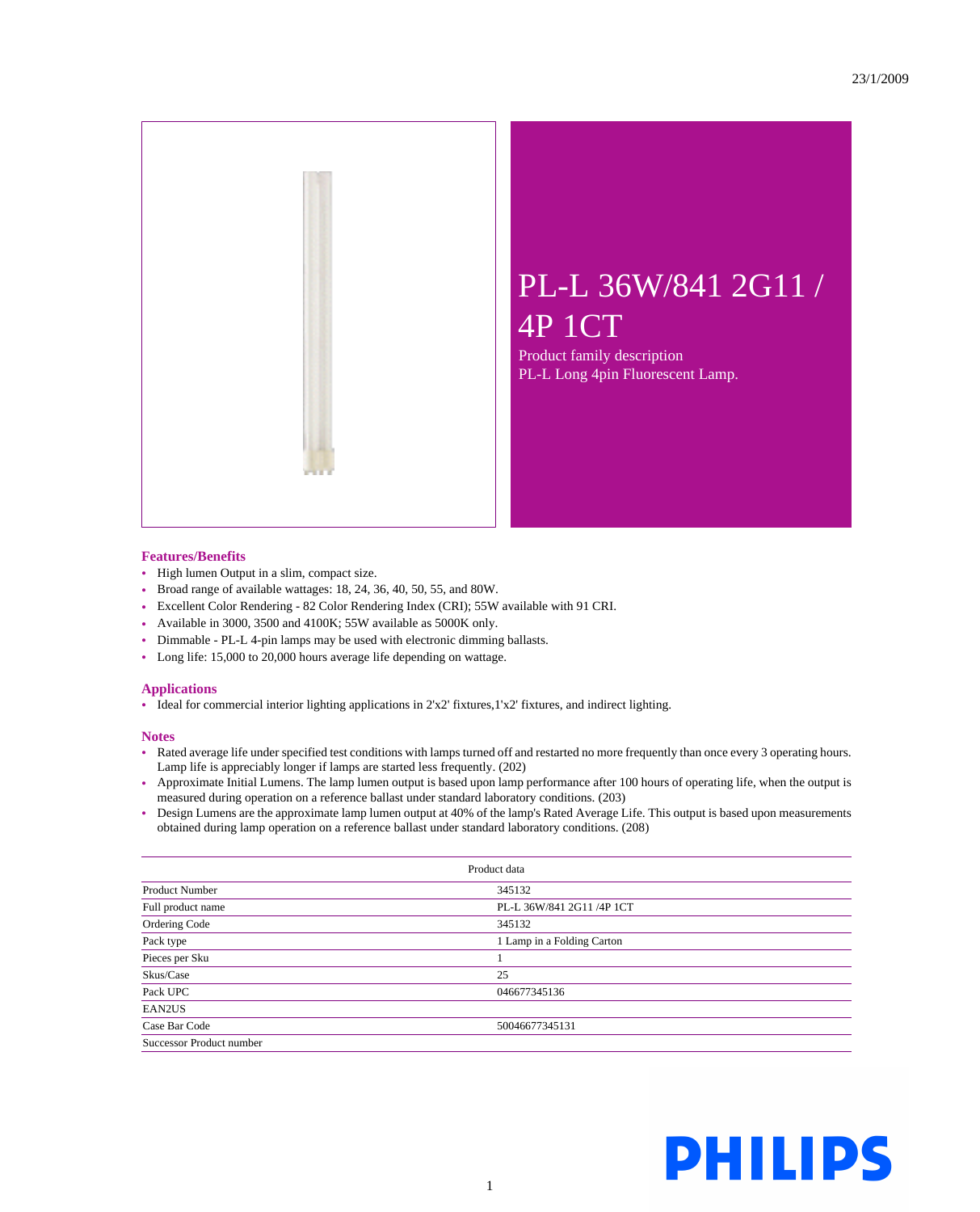| Product data             |                                  |
|--------------------------|----------------------------------|
| Base                     | 2G11                             |
| <b>Base Information</b>  | 4P                               |
| <b>Bulb Finish</b>       | Silicon                          |
| Execution                | /4P [4 Pins]                     |
| Packing Type             | 1CT [1 Lamp in a Folding Carton] |
| Packing Configuration    | 25                               |
| Avg. Life                | 15000 hr                         |
| Rated Avg. Life          | 20000 hr                         |
| Ordering Code            | PL-L 36W/841/4P                  |
| Pack UPC                 | 046677345136                     |
| Case Bar Code            | 50046677345131                   |
| Watts                    | 36W                              |
| Dimmable                 | Yes                              |
| Color Code               | 840 [CCT of 4000K]               |
| Color Rendering Index    | 82 Ra8                           |
| <b>Color Designation</b> | Cool White                       |
| Color Description        | 840 Cool White                   |
| Color Temperature        | 4000 K                           |
| <b>Initial Lumens</b>    | 2900 Lm                          |
| <b>Initial Lumens</b>    | 2900 Lm                          |
| Overall Length C         | 416.6 mm                         |
| Diameter D               | 38 mm                            |
| Diameter D1              | $18 \text{ mm}$                  |
| <b>Product Number</b>    | 345132                           |





Base 2G11